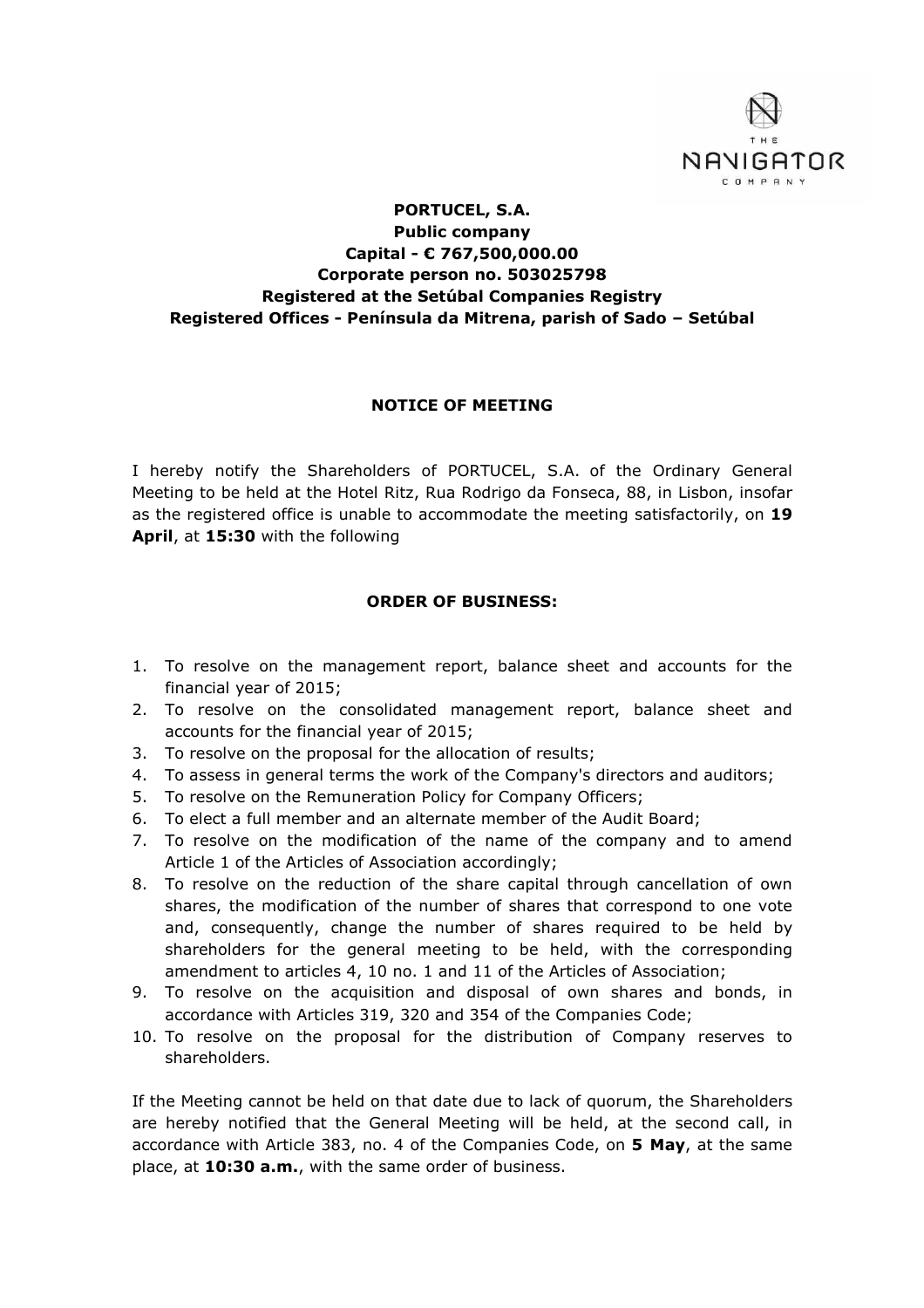As from the date of issue of this notice, the information provided for in law and referred to in Article 21-C of the Securities Code and Article 289 of the Companies the Share Code, including the documents and motions to be submitted to the General Meeting, known to the Company at this date, will be available for consultation by holders at the registered office, on the company's website (www.thenavigatorcompany.com) and on the website of the Securities Market Commission (www.cmvm.pt).

The Company has no special procedures to be followed by Shareholders to exercise, in the course of the General Meeting, the right to information set out in in Article 290 of the Companies Code, notwithstanding management of the available time and the judgement and discretion of the Chairman of the General Meeting as to the proportionality of the information requested.

In addition to the company officers and the common representative of the bondholders, participation in the General Meeting is open only to Shareholders who, alone or in groups formed in accordance with the law, hold a minimum of 1,000 (one thousand) shares, which number corresponds to 1 (one) vote.

Participation in the General Meeting is conditional on submittal of proof of the capacity of shareholder with voting rights by 00:00 hours (GMT) on **12 April 2016**, referred to below as the **Registration Date**, which corresponds to the fifth trading day prior to the holding of the General Meeting.

Shareholders wishing to take part in the General Meeting must declare this intention by notifying the Chairman of the General Meeting and the Financial Intermediary with which the individual registration account for the shares has been opened, which notices must be received, at the latest, by 23:59 hours (GMT) on **11 April 2016**. To this end the Shareholders may use the forms available at the registered office and on the Company's website (www.thenavigatorcompany.com); the notices addressed to the Chairman of the General Meeting may be sent by email to ag.tnc@thenavigatorcompany.com.

The Financial Intermediary who has been informed of the Shareholder's intention to take part in the General Meeting must send the Chairman of the General Meeting information on the number of shares registered in the name of this Shareholder, as at the Registration Date, and this information must be received, at the latest, by 23:59 hours (GMT) on **12 April 2016**. This information may also be sent by email to ag.tnc@thenavigatorcompany.com.

Participation in the General Meeting and exercise of voting rights are not prejudiced by the transfer of shares subsequent to the Registration Date, and do not require the shares to be blocked from the Registration Date to the date of the General Meeting.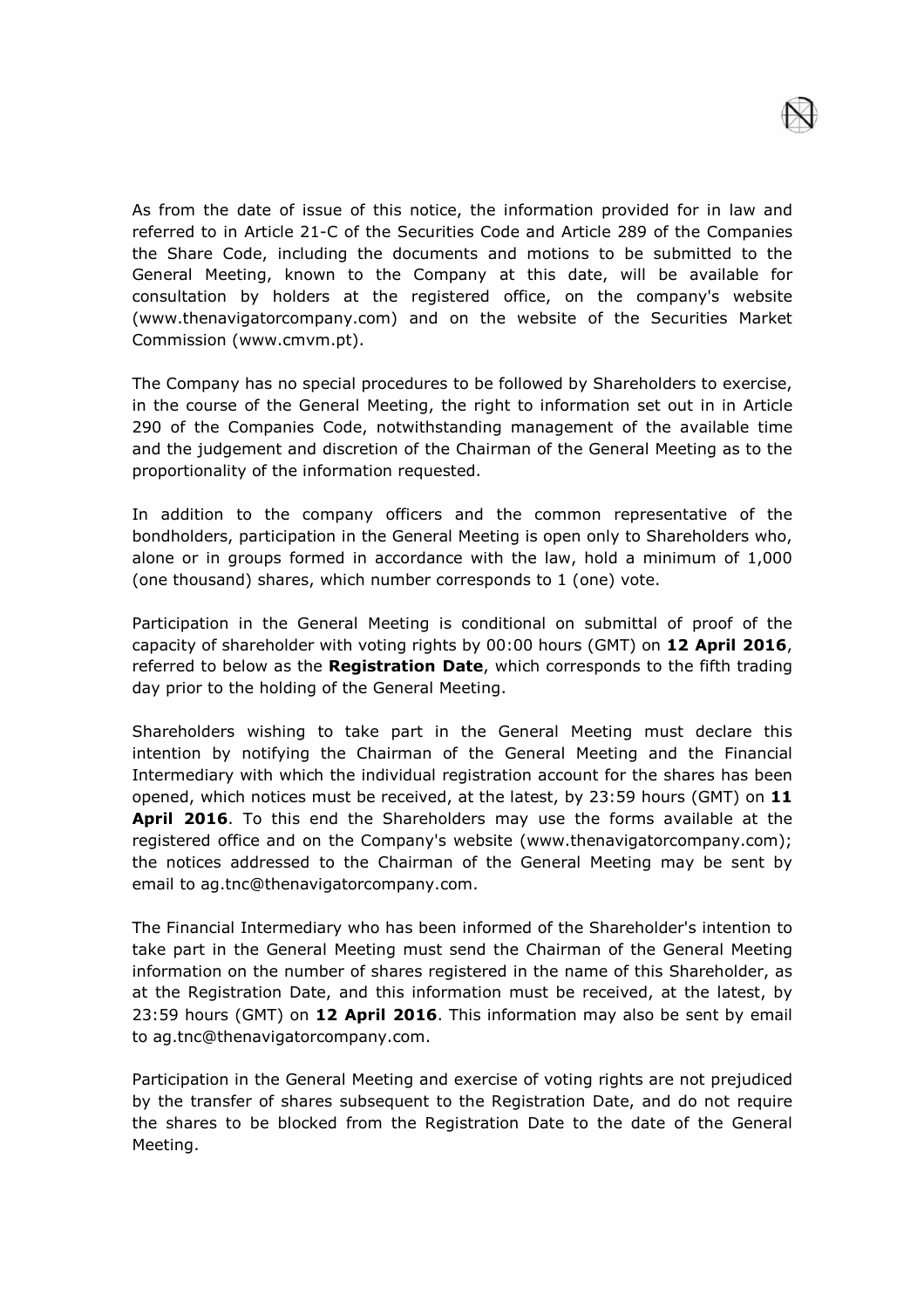Shareholders who, having declared their intention to take part in the General Meeting, then transfer the ownership of their shares in the period between the Registration Date and the end of the General Meeting must notify the Chairman of the General Meeting and the Securities Market Commission (Comissão do Mercado de Valores Mobiliários) immediately of such transfer and may, for this purpose, in the case of the notice to be sent to the Chairman of the General Meeting, send this information by email to ag.tnc@thenavigatorcompany.com.

Shareholders who, on a professional basis, hold shares in their own name but on behalf of clients and who wish to cast conflicting votes are required to submit to the Chairman of the General Meeting, by 23:59 hours (GMT) on **12 April 2016**, in addition to the declaration of their intention to take part in the General Meeting and to the sending, by the respective Financial Intermediary, of the information on the number of shares registered in their client's name, sufficient and proportional evidence of the (i) identity of each client and the number of shares with voting rights to be exercised on their behalf, and also (ii) the specific voting instructions issued by each client for each item on the order of business.

Shareholders may appoint a proxy to represent them at the General Meeting, and to this end may download a proxy form from the company's website (www.thenavigatorcompany.com) or obtain a form on request from the head office.

Notwithstanding the rule on the unity of votes established in Article 385 of the Companies Code, any Shareholder may appoint different proxies for shares it holds in different securities accounts.

Proxy forms for both individual and corporate Shareholders must be delivered to the Chairman of the General Meeting, so as to be received by **14 April 2016**, and may also be sent by email to ag.tnc@thenavigatorcompany.com.

Votes may be cast by post or by email, as follows;

- 1. Shareholders who wish to cast postal votes are required to send a letter to the Chairman of the General Meeting, at the company's registered office, containing a closed envelope for each item on the order of business on which they wish to vote, indicating on each envelope that it contains a postal vote, and specifying the General Meeting and the item on the order of business to which it refers; inside each envelope, the shareholder is required to declare his vote, namely by taking a position in relation to any motions submitted in advance to the General Meeting; each voting declaration must be signed, and the signature notarised or authenticated by legal means deemed to be equivalent.
	- a) Postal votes are only considered if the shareholders casting them provide evidence of the ownership of their shares, in accordance with the general rules.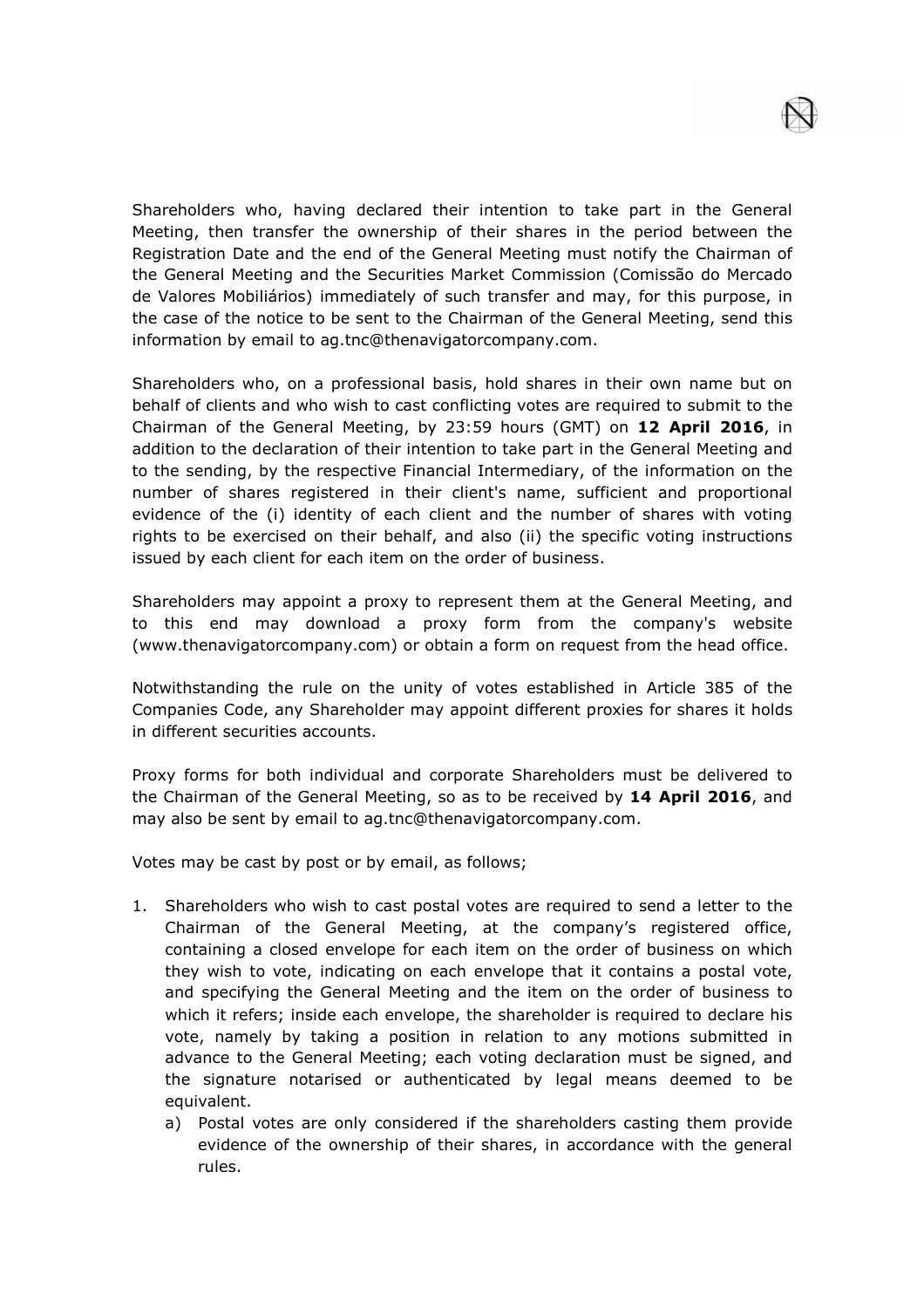

- b) Postal votes are only considered when received by the day prior to the holding of the meeting, inclusive.
- c) The Company Secretary is responsible for organising postal voting, and shall in particular:
	- i) Open the votes;
	- ii) Verify the number of shareholders and the number of votes held by each voter;
	- iii) Verify the authenticity of the votes;
	- iv) Assure the confidentiality of the votes until voting starts on the respective item on the order of business.
- 2. Shareholders may also vote by email, provided their votes are received on terms equivalent to those for postal voting, as regards intelligibility, assurances of authenticity, confidentiality and other formal criteria. For this purpose, Shareholders should complete the ballot form provided on the Company's website (www.thenavigatorcompany.com) and send it by email to ag.tnc@thenavigatorcompany.com, the notarised signature being substituted by a digital signature. Email votes will only be considered when received by 23:59 hours (GMT) on the day prior to the meeting, at the email address indicated, in relation to which:
	- a) The Chairman of the General Meeting has received, by 23:59 hours (GMT) on **11 April 2016**, the written declaration from the shareholder in question of his intention to take part in the General Meeting;
	- b) The respective financial intermediary where the shares are registered has sent, by 23:59 hours (GMT) on **12 April 2016**, to the Chairman of the General Meeting information on the shares registered in the name of the shareholder in question at 00:00 hours (GMT) on **12 April 2016** (Registration Date);
	- c) Ballots will only be considered valid when they contain:
		- i) Indication of the item or items on the order of business to which they relate;
		- ii) Precise and unconditional indication of how the vote is cast on each motion;
	- d) In order to exercise their right to vote by email, the Shareholders should use ballot forms which clearly and unambiguously express how they wish to vote. For this purpose, they may use the form available on the website, and send it as an attachment by email to ag.tnc@thenavigatorcompany.com.
- 3. The following are available on the company's website (www.thenavigatorcompany.com):
	- a) Proxy form;
	- b) Postal vote letter template; and
	- c) Ballot form for email voting.
- 4. The information and preparatory documents for the General Meeting concerning the items on the Order of Business (in particular, those provided for in paras. 1